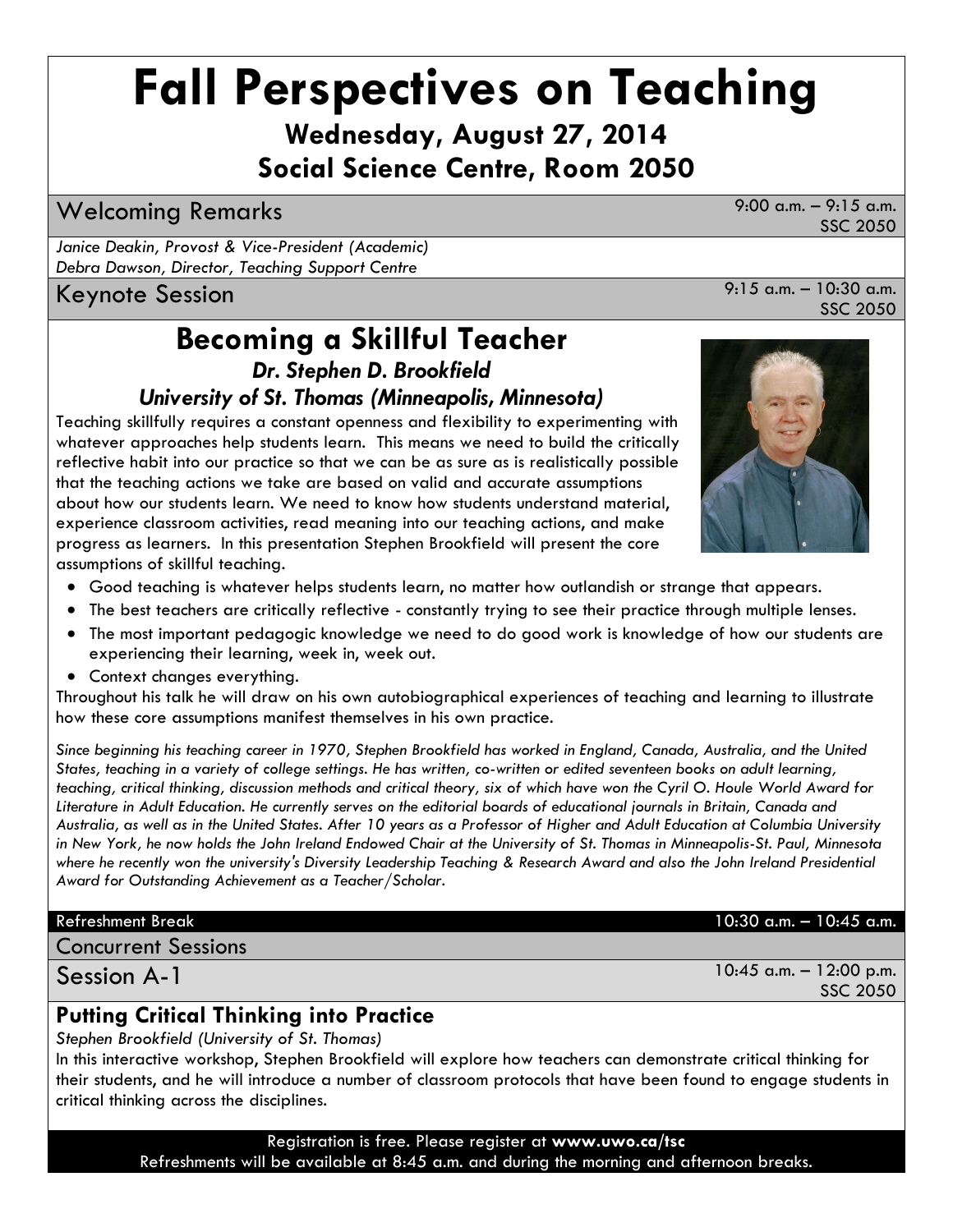#### Session A-2

#### **Explorations in Digital Teaching: Some Case Studies in the Uses of Instructional Technologies**

*Stefanie Attardi (Schulich School of Medicine and Dentistry), Suzanne Kearns (Social Science), Mark McDayter (Arts and Humanities), Elan Paulson (Education), Tim Wilson (Schulich School of Medicine and Dentistry)* 

In this panel, practitioner members of the Western Network for Digital Education and Research (WNDER) outline some of their own experiences with using instructional technology in and out of the classroom, with a particular focus upon the pedagogical benefits (and costs) involved. What "works"? And what doesn't? Panelists will be focusing upon their own practices, and will share tools and ideas that can enhance student engagement. Participants in this session are invited to share their own experiences with instructional technologies as well.

#### Break 12:00 p.m. – 1:00 p.m. Concurrent Sessions:

Session B-1

1:00 p.m. – 2:15 p.m. SSC 2036

#### **But Can I Use It in My Teaching? Navigating the Copyright Landscape**

*Tom Adam (Special Advisor to the Provost on Copyright)*

The Canadian copyright landscape has undergone tremendous change, especially with recent amendments to the Canadian Copyright Act and subsequent Supreme Court rulings that serve to interpret sections of the act. At Western, plans were put in place last September to create and implement a comprehensive copyright literacy strategy for the university. The goal is to assist the entire Western community to navigate these changes and make informed decisions when using the work of others on campus, whether in research or in teaching and learning. Come and find out about this new copyright environment and the information, tools, resources, and services that Western has in place to facilitate navigating the copyright landscape.

Session B-2

 $1:00$  p.m.  $-2:15$  p.m. SSC 2050

### **Not Afraid of "Rate My Professors": How to Ask Your Students What They Think about the Course and Use Feedback to Improve Learning During the Term**

*Nanda Dimitrov (Teaching Support Centre)*

Join us to learn simple, fast, easy to use strategies to get feedback from your students in class throughout the term. By using the feedback strategies and assessment techniques you hear about in the session, you will be able to assess which areas of the material they may struggle with and where they may need additional support; get instant feedback about what helps and hinders their learning and respond to this feedback quickly within the first few weeks of the term to make learning activities more relevant and meaningful to students within the same term. After using these strategies, you will be able to look up your course on Rate My Professors with confidence - you will already know how students feel about learning in your course.

Refreshment Break 2:15 p.m. – 2:30 p.m. Plenary Session 2:30 p.m. – 4:00 p.m. SSC 2050

#### **Skillful Teaching: Students' Perspectives**

*Moderator: John Doerksen, Vice Provost (Academic Programs)*

*Panelists: Papouleh Abdie (Arts and Humanities), Nicole Harding (Health Sciences), Kevin Hurren (Information and Media Studies), Raksha Sule (Schulich School of Medicine and Dentistry)*

Please join us for a panel discussion with undergraduate students who will build on Stephen Brookfield's keynote session by providing their own perspectives on skillful teaching. Based on their experiences at Western, the panelists will share effective and engaging learning experiences they have had and how their professors helped facilitate those experiences.

Registration is free. Please register at **www.uwo.ca/tsc** Please note that some of the sessions will be video-recorded and made available on the TSC website.